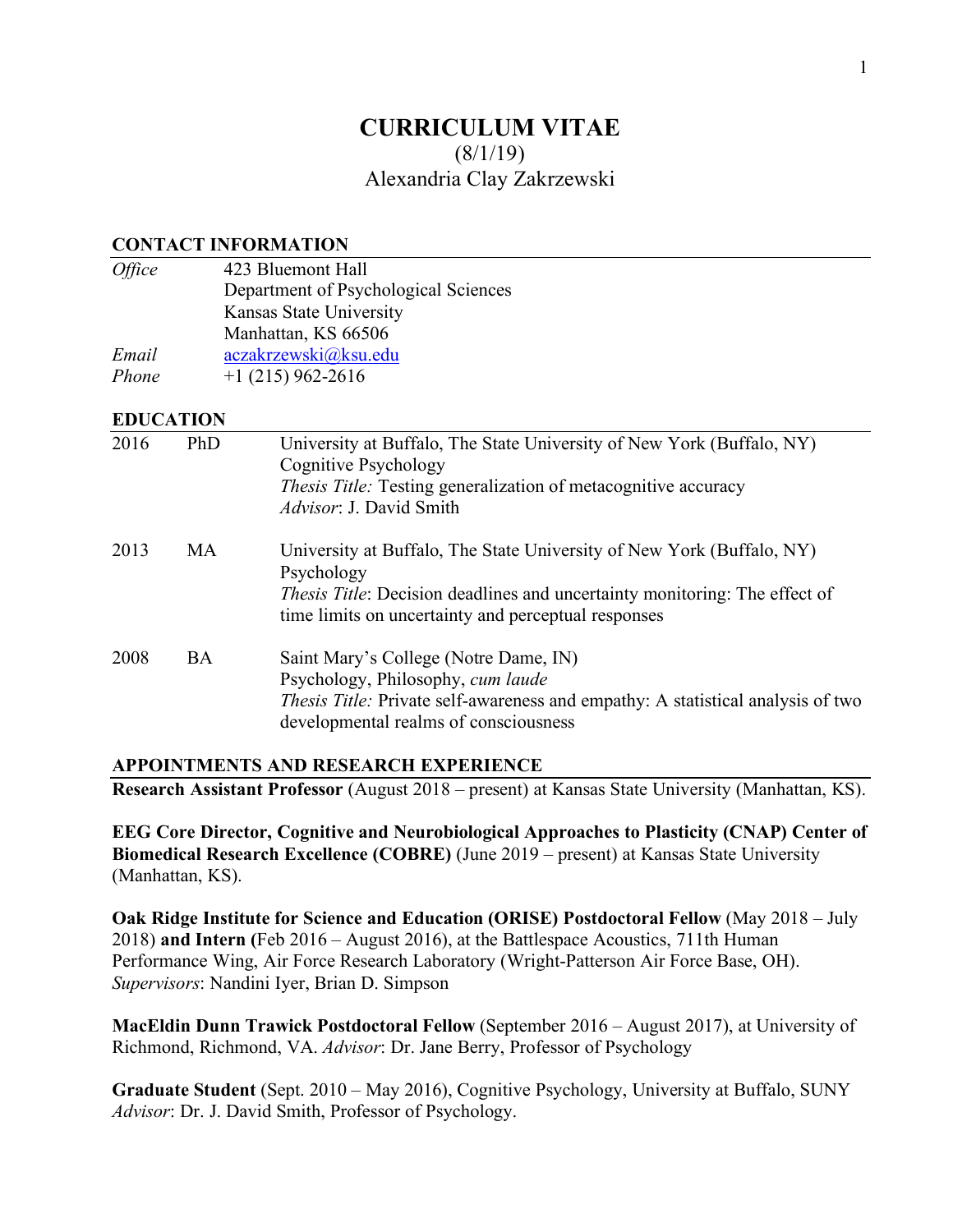**Visiting Graduate Student Researcher** (Summer 2014) at the Battlespace Acoustics, 711th Human Performance Wing, Air Force Research Laboratory (Wright-Patterson Air Force Base, OH).

**Trainee** (January 2014) in statistical modeling by Dr. F. Gregory Ashby and colleagues (Laboratory for Computational Cognitive Neuroscience, University of California, Santa Barbara).

**Research Assistant** (2008 – 2010). Traumatic Brain Injury Clinical Research Laboratory, Moss Rehabilitation Research Institute, Albert Einstein Healthcare Network (Elkins Park, PA). Supervisor: Dr. Tessa Hart, Institute Scientist.

**Undergraduate Research Grant Recipient** (Summer 2007). Student Independent Study and Research (SISTAR) Grant (\$3500) *Project Title:* Consciousness, Metacognition and "Theory of Mind": A Scientific and Philosophical Search *Advisor:* Dr. Thomas Parisi, Saint Mary's College.

# **TEACHING EXPERIENCE**

#### Instructor:

Cognitive Psychology (University at Buffalo: Spring 2014; Spring 2015) Human Cognition (University of Richmond: Spring 2017)

Guest Lecturer:

Animal Cognition, Canisius College Animal Cognition, University at Buffalo, SUNY Cognitive Psychology, Kansas State University

Teaching Assistant (University at Buffalo: Fall 2010 – Fall 2013): Cognitive Psychology Social Psychology Statistics (3 semesters) Introductory Psychology

### **PEER-REVIEWED PUBLICATIONS**

### *Published or In Press:*

- **Zakrzewski A. C.,** Wisniewski M. G., Williams H. L., Berry J. M. (2019) Artificial neural networks reveal individual differences in metacognitive monitoring of memory. PLoS ONE 14(7): e0220526. doi: 10.1371/journal.pone.0220526
- Wisniewski, M. G., Church, B. A., Mercado, E., Radell, M. L., & **Zakrzewski, A. C.** (2019). Easyto-hard effects in perceptual learning depend upon the degree to which initial trials are "easy". Psychonomic Bulletin & Review, 1-7.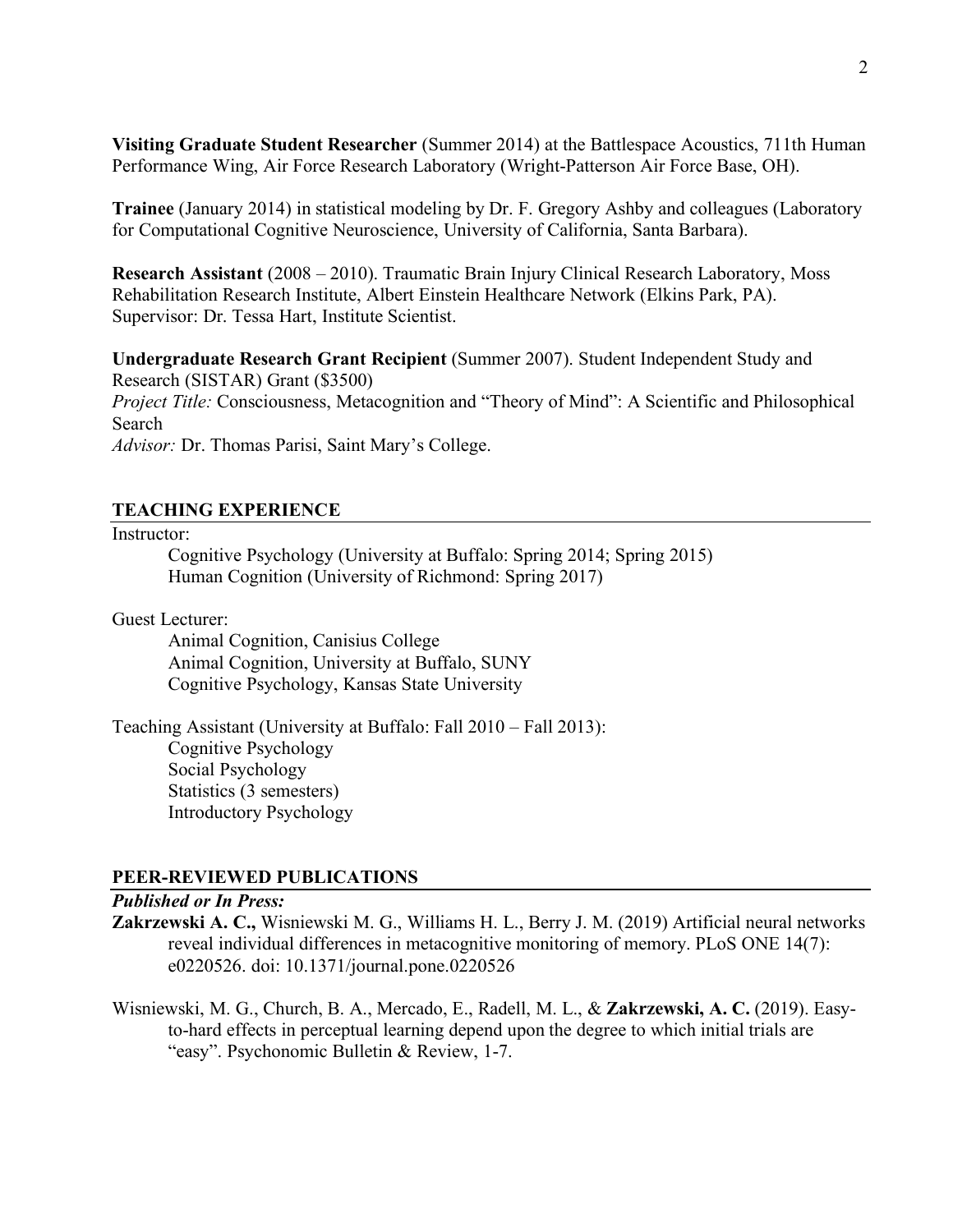- **Zakrzewski, A. C.**, Wisniewski, M. G., Iyer, N., & Simpson, B. D. (2019). Confidence tracks sensory- and decision-related ERP dynamics during auditory detection. *Brain and Cognition, 129,*49-58. doi: 10.1016/j.bandc.2018.10.007
- Smith, J. D., Boomer, J., Church, B. A., **Zakrzewski, A. C.**, Beran, M. J., & Baum, M. L. (2018). I scan, therefore I decline: The time course of difficulty monitoring in humans and animals. *Journal of Comparative Psychology, 132*(2), 152-165. doi: 10.1037/com0000100
- **Zakrzewski, A. C.**, Church, B. A., & Smith, J. D. (2018). The Transfer of Category Knowledge by Macaques (*Macaca mulatta*) and Humans (*Homo sapiens*). *Journal of Comparative Psychology, 132*(1), 58-74. doi: 10.1037/com0000095
- Ball, N. J., Wisniewski, M. G., **Zakrzewski, A. C.**, Iyer, N., Simpson, B. D., Seccia, A., Thompson, E. R., Spencer, N. (2017). Learning-related improvements in auditory detection sensitivities correlate with neural changes observable during active and passive sound processing. In *Proceedings of Meetings on Acoustics 173EAA* (Vol. 30, No. 1, p. 050012). ASA.
- Ball, N. J., Wisniewski, M. G., **Zakrzewski, A. C.**, Iyer, N., Simpson, B., Thompson, E. R., & Spencer, N. (2017). Learning-related improvements in auditory detection sensitivities correlate with changes in sensory-and decision-related components of the event-related potential. *The Journal of the Acoustical Society of America, 141*(5), 3899-3899.
- **Zakrzewski, A. C.**, Johnson, J. M., & Smith, J. D. (2017). The comparative psychology of metacognition. In J. Call, G. M. Burghardt, I. M. Pepperberg, C. T. Snowdon, & T. Zentall (Eds.), *APA handbook of comparative psychology: Perception, learning, and cognition* (pp. 703-721). Washington, DC, US: American Psychological Association. doi:10.1037/0000012- 031
- Smith, J. D., **Zakrzewski, A. C.,** Johnson, J. M., & Valleau, J. C. (2016). Ecology, Fitness, Evolution: New Perspectives on Categorization. *Current Directions of Psychological Science, 25*(4), 266-274. doi: 10.1177/0963721416652393
- Smith, J. D., **Zakrzewski, A. C.,** Johnson, J. M., Valleau, J. C., & Church, B. A. (2016). Categorization: The view from animal cognition*. Behavioral Sciences*, *6*, 12. doi: 10.3390/bs6020012.
- Coutinho, M. V. C., Redford, J. S., Church, B. A., **Zakrzewski, A. C.**, Couchman, J. J., & Smith, J. D. (2015). The interplay between uncertainty monitoring and working memory: Can metacognition become automatic? *Memory & Cognition*, *43*(7), 990-1006. doi: 10.3758/s13421-015-0527-1.
- Smith, J. D., **Zakrzewski, A. C.,** Johnston, J. J. R., Roeder, J. L., Boomer, J., Ashby, F. G., & Church, B. A. (2015). Generalization of category knowledge and dimensional categorization in humans (*Homo sapiens*) and nonhuman primates (*Macaca mulatta*). *Journal of Experimental Psychology: Animal Learning & Cognition, 41*(4), 322-35. doi: 10.1037/xan0000071.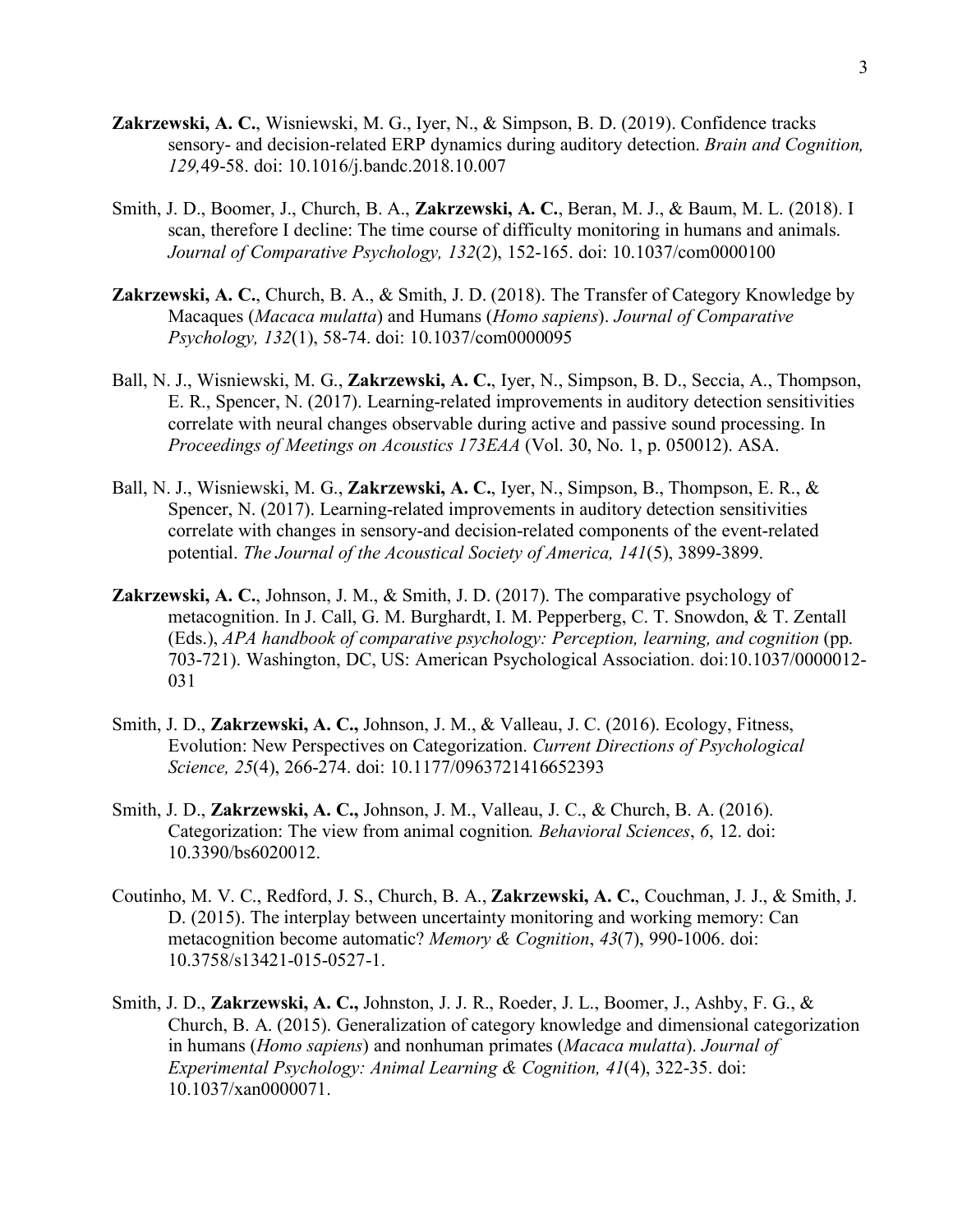- Smith, J. D., **Zakrzewski, A. C.,** Herberger, E., Boomer, J., Roeder, J., Ashby, F. G., & Church, B. A. (2015). The time course of explicit and implicit categorization. *Attention, Perception, and Psychophysics, 77*(7), 2476-90. doi: 10.3758/s13414-015-0933-2.
- **Zakrzewski, A. C.,** Perdue, B. M., Beran, M. J., Church, B. A., & Smith, J. D. (2014). Cashing out: The decisional flexibility of uncertainty responses in rhesus macaques (*Macaca mulatta*) and humans (*Homo sapiens*). *Journal of Experimental Psychology: Animal Learning and Cognition, 40*(4), 490-501. doi: 10.1037/xan0000041.
- Smith, J. D., Boomer, J., **Zakrzewski, A. C.,** Roeder, J. L., Church, B. A., & Ashby, F. G. (2014). Deferred feedback sharply dissociates implicit and explicit category learning. *Psychological Science, 25*(2), 447-57. doi: 10.1177/0956797613509112.
- Smith, J. D., Johnston, J. J. R., Musgrave, R. D., **Zakrzewski, A. C.,** Boomer, J. Church, B. A., Ashby, F. G. (2014). Cross-modal information integration in category learning*. Attention, Perception, and Psychophysics, 76*(5), 1473-84. doi: 10.3758/s13414-014-0659-6.
- **Zakrzewski, A. C.,** Coutinho, M. V. C., Boomer, J., Church, B. A., & Smith, J. D. (2014). Decision deadlines and uncertainty monitoring: The effect of time constraints on uncertainty and perceptual responses. *Psychonomic Bulletin & Review*, *21*(3), 763-70. doi: 10.3758/s13423- 013-0521-1.
- Couchman, J. J., Beran, M. J., Coutinho, M. V. C., Boomer, J., **Zakrzewski, A.**, Church, B., & Smith, J. D. (2012). Do actions speak louder than words? A comparative perspective on implicit versus explicit meta-cognition and theory of mind. *British Journal of Developmental Psychology, 30*(1), 210-21. doi: 10.1111/j.2044-835X.2011.02065.x.

#### *Submitted or In Preparation/Revision:*

- **Zakrzewski, A. C.**, Sanders, E. & Berry, J. M. (in prep). Metacognitive efficiency and associative memory in younger and older adults. Manuscript in preparation.
- Coutinho, M. V. C., **Zakrzewski, A. C.**, Boomer, J., & Berry, J. M. (in prep). The Dunning-Kruger Effect: Differences in Metacognitive Regulation between Low and High Performers in a Cue-recall Memory Test. Manuscript in preparation.

#### **CONFERENCE PRESENTATIONS**

- Zakrzewski, A. C., Sanders, E. & Berry, J. M. (November, 2018). *Metacognitive efficiency and associative memory in younger and older adults.* Poster presented at the 59th Annual Meeting of the Psychonomic Society, New Orleans, LA.
- Zakrzewski, A. C., & Berry, J. M. (March, 2018). *Post-decision confidence in associative memory: Metacognitive accuracy in an associative deficit task*. Poster presented at the Cognitive Aging Conference, Atlanta, GA.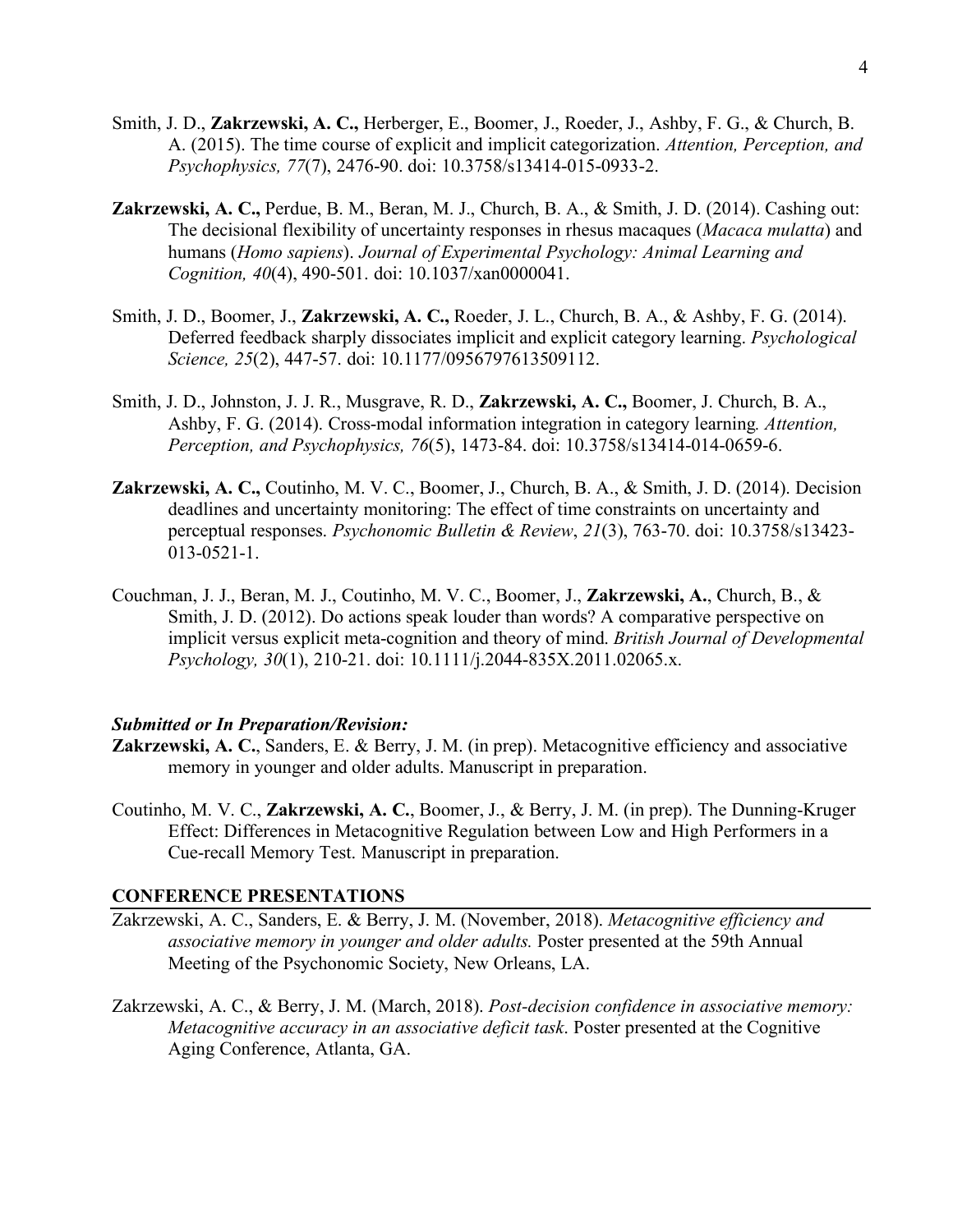- Zakrzewski, A. C., Williams, H. L., Wisniewski, M. G., & Berry, J. M. (August, 2017). *Individual differences in younger and older adults' recognition memory and metacognition.* Poster presented at the American Psychological Association Annual Convention, Washington D.C.
- Zakrzewski, A. C. (March, 2017). *Testing generalization of metacognitive accuracy.* Talk given at the 109th Annual Meeting of the Southern Society for Philosophy and Psychology, Savannah, GA.
- Zakrzewski, A. C., Wisniewski, M. G., Iyer, N., Simpson, B. (February, 2017). *Event-related Potential Correlates of Confidence in an Auditory Probe-signal Task*. Poster presented at the Association for Research in Otolaryngology's 40<sup>th</sup> MidWinter Meeting, Baltimore, MD.
- Zakrzewski, A. C., Church, B. A., Johnson, J. M, Boomer, J., Ashby, F. G., & Smith, J. D. (November, 2015). *Can rhesus macaques (Macaca mulatta) transfer category knowledge when reinforcement is deferred?* Poster presented at the 56th Annual Meeting of the Psychonomic Society, Chicago, IL.
- Zakrzewski, A. C., Boomer, J., Valentin, V., Roeder, J. L., Ashby, F. G., Church, B. A., & Smith, J. D. (November, 2014). *Transferring category knowledge when reinforcement is deferred*. Poster presented at the Psychonomics Society Annual Scientific Meeting, Long Beach, CA.
- Zakrzewski, A. C., Perdue, B. M., Beran, M. J., Church, B. A., & Smith, J. D. (June, 2014). *Cashing out: The decisional flexibility of uncertainty responses in rhesus macaques (Macaca mulatta) and humans (Homo sapiens).* Poster presented at the Psychology Graduate Student Association 3rd Annual Behavior and Brain Sciences Symposium, University at Buffalo, Buffalo, NY.
- Zakrzewski, A. C., Beran, M., Church, B., & Smith, J. D. (February, 2014). *Serial ordering and temporally extended reflection during problem solving.* Talk given at the 106<sup>th</sup> Annual Meeting of the Southern Society for Philosophy and Psychology, Charleston, SC.
- Zakrzewski, A. C., Johnston, J. J. R., Roeder, J., Boomer, J., Ashby, F. G., Church, B. A., & Smith, J. D. (November, 2013). *Analogical transfer of categorization in humans (Homo sapiens) and monkeys (Macaca mulatta).* Talk given at the Fall Meeting of the Comparative Cognition Society, Toronto, Canada.
- Zakrzewski, A. C., Perdue, B. M., Beran, M. J., Church, B. A., & Smith, J. D. (November, 2012). *Cashing out: The decisional flexibility of uncertainty responses in rhesus macaques (Macaca mulatta) and humans (Homo sapiens).* Poster presented at the Psychonomics Society Annual Scientific Meeting, Minneapolis, MN.
- Zakrzewski, A. C., Church, B. A., & Smith, J. D. (June, 2012). *Speed and uncertainty monitoring: The effect of time limits on uncertainty and perceptual responses.* Poster presented at the Psychology Graduate Student Association 1st Annual Behavior and Brain Sciences Symposium, University at Buffalo, Buffalo, NY.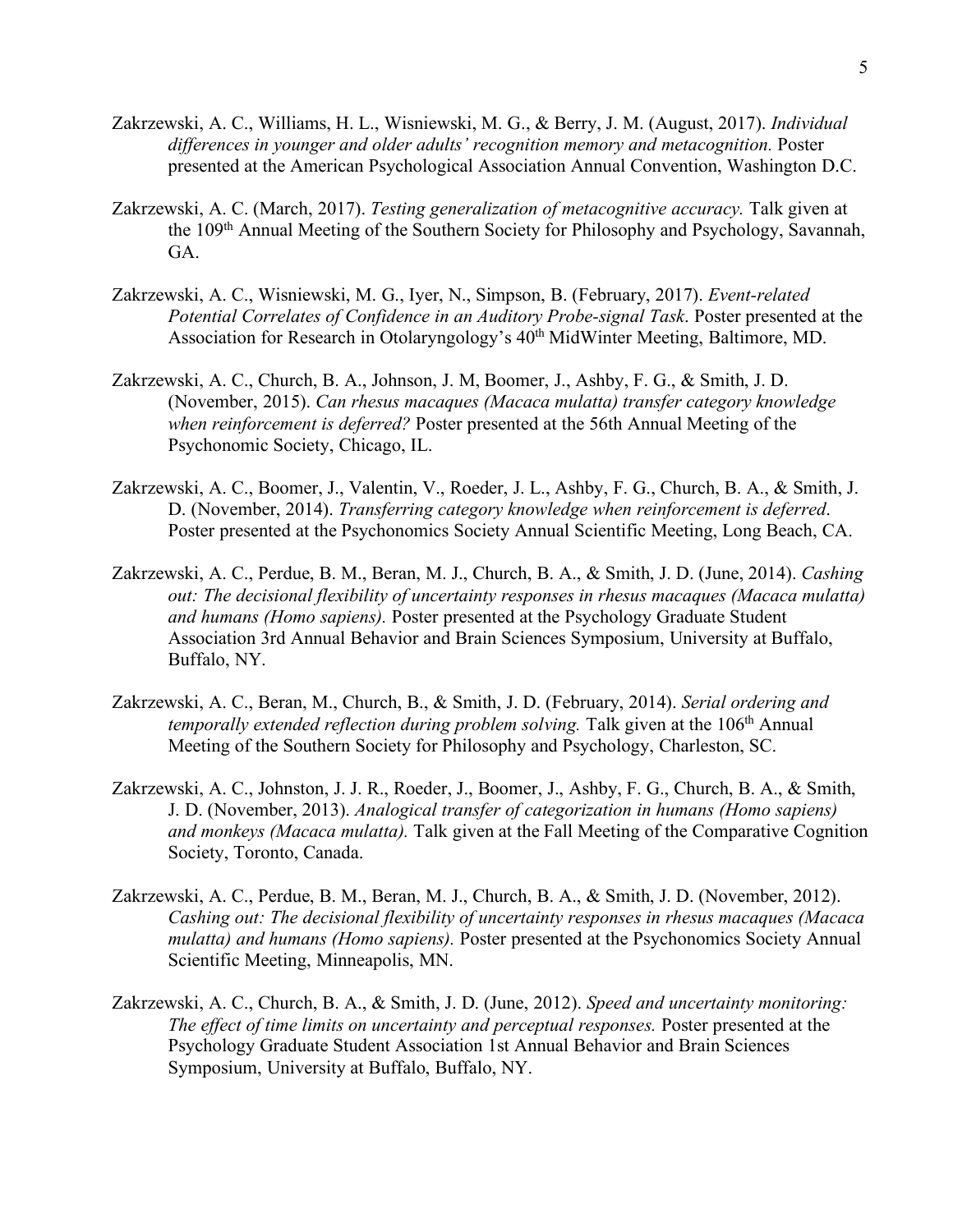- Zakrzewski, A. C., Church, B. A., & Smith, J. D. (March, 2012). *Decision deadlines and uncertainty monitoring: The effect of time limits on uncertainty and perceptual responses.* Talk given at the 104th Annual Meeting of the Southern Society for Philosophy and Psychology, Savannah, GA.
- Zakrzewski, A. C., Church, B. A., & Smith, J. D. (November, 2011). *The time course of uncertainty and perceptual responses.* Poster presented at the Psychonomics Society Annual Scientific Meeting, Seattle, WA.
- Zakrzewski, A., Ouzts, C., & Pietrzak P. (May, 2007). *Perception of interpersonal interaction*. Poster presented at the Annual Meeting of the Midwestern Psychological Association, Chicago, IL.

# **INVITED TALKS**

Zakrzewski, A. C. (February, 2016). *Metacognitive Accuracy and Task Specificity*. Cognitive Modelers Brown Bag, Wright-Patterson Air Force Base, OH.

### **AWARDS and HONORS**

| Postdoctoral Travel Award, APA Div. 20 (Adult Development and Aging)   | August 2017                       |
|------------------------------------------------------------------------|-----------------------------------|
| Griffith Award, Southern Society for Philosophy and Psychology         | March 2017                        |
| Psychology Department Dissertation Award                               | April 2016                        |
| Outstanding Research Award, UB Psychology Graduate Student Association | Fall 2012, Fall 2014              |
| Graduate Travel Grant, Southern Society for Philosophy and Psychology  | March 2012                        |
| Life of the Mind Award, Saint Mary's College                           | <b>May 2008</b>                   |
| Student Independent Study and Research (SISTAR) Grant                  | Summer 2007                       |
| Midwestern Psychological Association (MPA) Research Award              | May 2007                          |
| Dean's List                                                            | Fall 2006, Spring 2007, Fall 2007 |

### **PROFESSIONAL SERVICE**

Ad Hoc Reviewer for: *Journals: Journal of Experimental Psychology: Learning, Memory, and Cognition; Consciousness* and Cognition; Journal of Gerontology: Psychological Sciences

Consultant, Dept. of Psychology, Univ. of Richmond March 2018 Graduate Studies Committee (UB Dept. of Psychology) Student Representative 2014-2016 APA Division 3 (Experimental Psychology) Graduate Student Representative 2014-2015 Association for Psychological Science Student Caucus Campus Representative 2006-2008

# **PROFESSIONAL MEMBERSHIPS**

Association for Research in Otolaryngology Member 2017-present Southern Society for Philosophy and Psychology Associate Member 2011-present The Psychonomic Society Member 2014-present Comparative Cognition Society Student Member 2013-2016